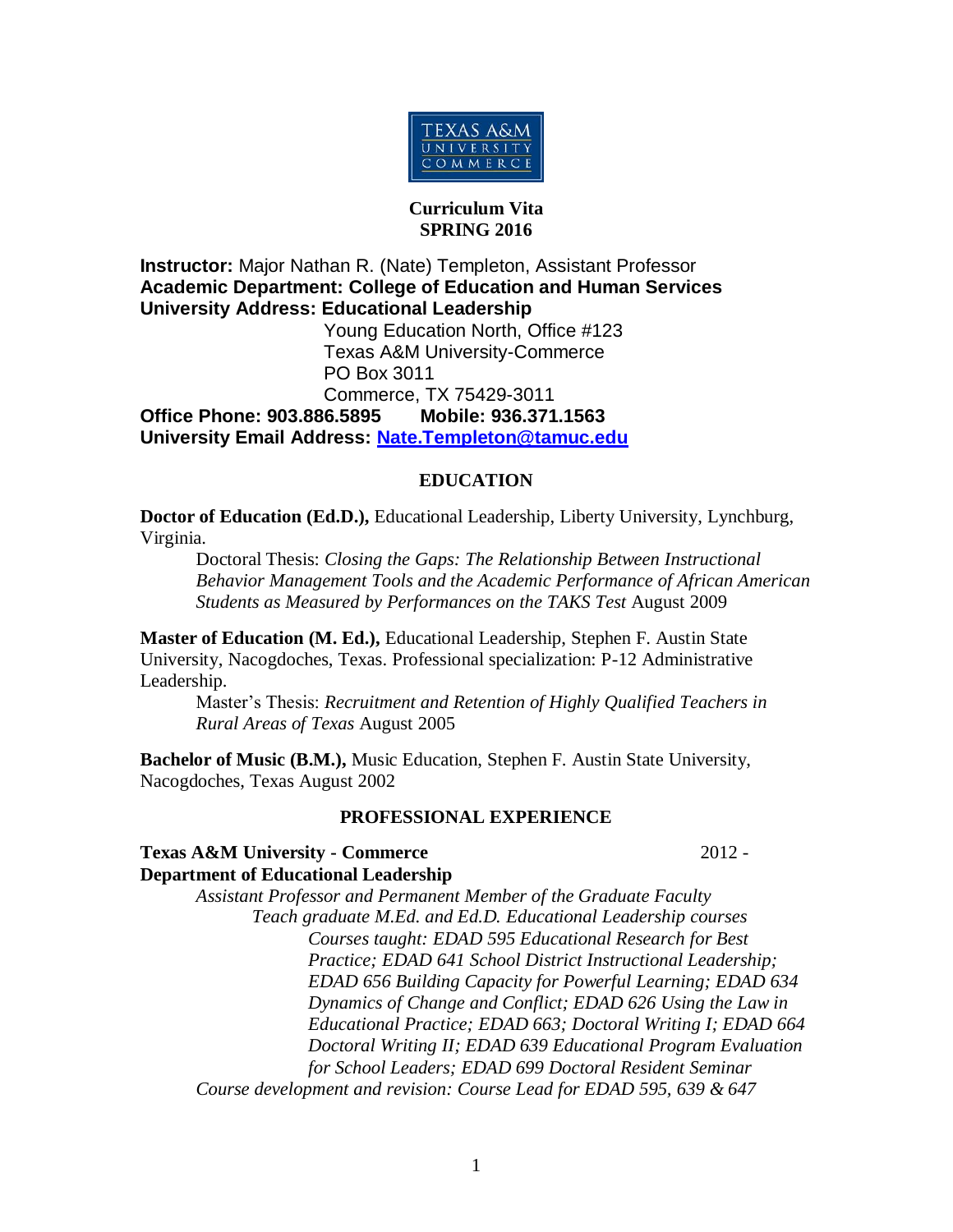*Curriculum Advisor for assigned Ed.D. and M.Ed. students Chair dissertation committees Serve on dissertation committees and supervise graduate research Service to the department, institution and scholarly activity*

## **Laneville Public Schools** 2012 - 2014

*Principal*

*Direct and manage campus level instructional programs and supervise operations and personnel. Provide leadership to ensure high standards of instructional service. Oversee compliance with district policies, success of instructional programs, and operation of all campus activities.*

Grand Canyon University 2011 - 2014 *College of Doctoral Studies*

*Adjunct Faculty*

*Teach online doctoral-level course EDL 825 Prevention and Intervention Supervise graduate research Chair dissertations* 

*College of Education* 2011- 2012

*Adjunct Faculty*

*Teach online secondary education course EDU 230 Cultural Diversity*

| <b>LeTourneau University</b> |  |
|------------------------------|--|
|                              |  |
|                              |  |

#### *School of Graduate and Professional Studies*

*Lead Adjunct Faculty*

*Teach online graduate courses in Educational Leadership Courses taught: Educational Research for Effective Teaching; Communication and Collaboration; Action Research I-IV; Human Resources Management in Educational Environments; Psychological Frameworks for Educators; Federal Funding of Public Education; Theories & Practices in Classroom Management; Special Topics*

*Teach online and traditional undergraduate secondary education courses Courses taught: Planning and Assessment; Children's Fine Arts Instructional Design and Course Revision Advise M.Ed. students Supervise principal practicum field experiences*

*Service to the institution and scholarly activity*

# **Stephen F. Austin State University** 2010 - 2012

*James I. Perkins College of Education*

*Department of Secondary Education and Educational Leadership Adjunct Faculty, Secondary Education Teach undergraduate secondary education course SED 370 Introduction to Pedagogy and Active Learning Service to the institution and scholarly activity*

*School of Human Sciences* 2010 - 2011

**LeTourneau University** 2010 - 2014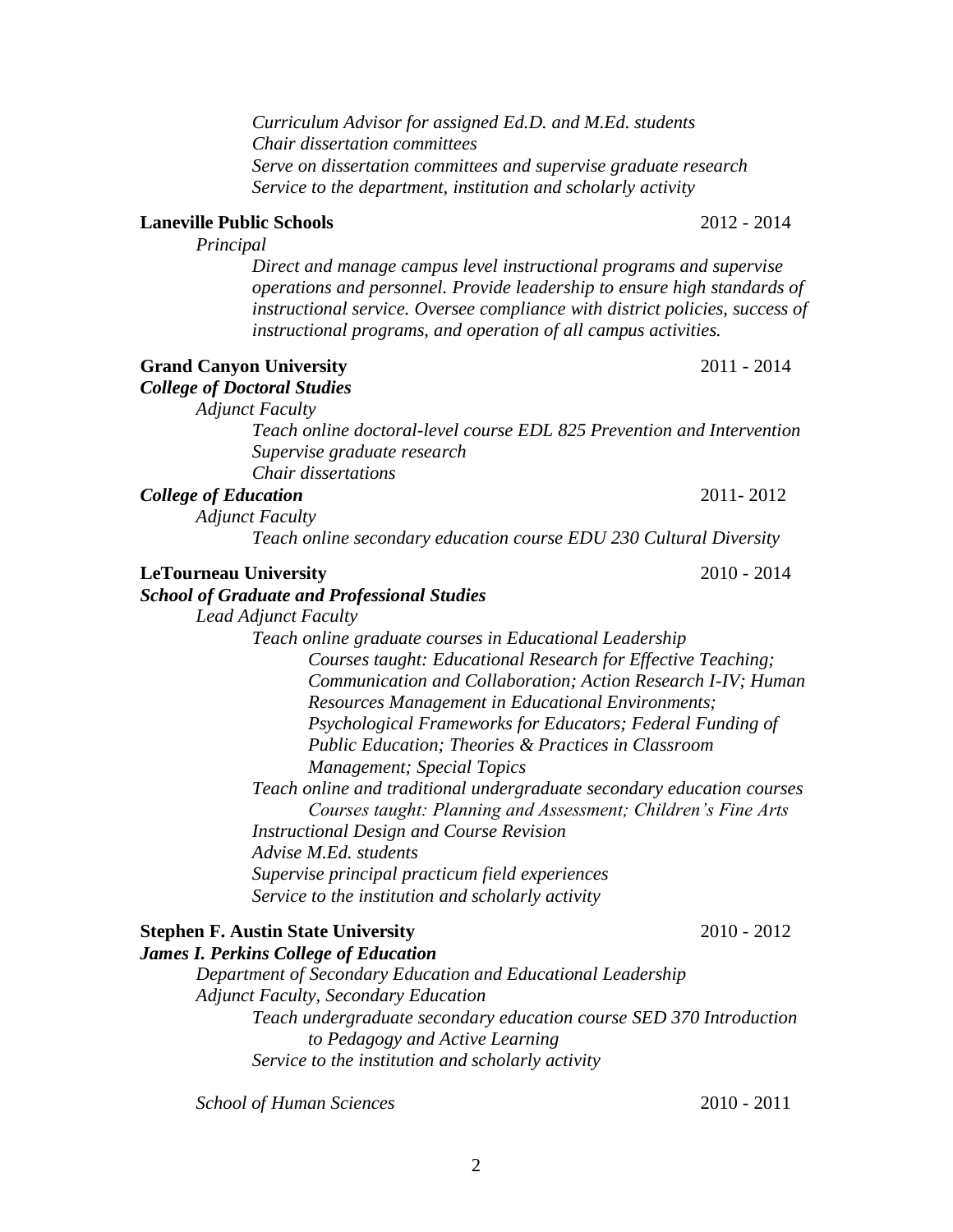*Adjunct Faculty*

*Teach undergraduate elective course HMS 406 Cruise Line Management Curriculum Specialist, Perkins Education Excellence CTE Grant Develop curriculum for Texas Education Agency Statewide professional development for secondary teachers Presentations at state teacher conferences*

## **Gladewater County-Line Independent School District** 2005 - 2010

*Coordinator of Fine Arts & Chair of the Department PK-12 administrator of performance, visual and creative arts Hiring, supervision and evaluation of fine arts personnel Development and alignment of PK-12 curriculum Disaggregation of TAKS data to drive instructional practices Development and alignment of 9-12 interdisciplinary curriculum Professional development Budget development and oversight Direct varsity band ensembles Coordinate trips, performances and special events*

## **Timpson Independent School District** 2003 - 2005

*Director of Bands Varsity band performance preparation, budgeting, inventory control Assistant Principal Assist in development of master schedule Coordinate textbook inventory Manage discipline referrals Supervise attendance and truancy Appraisal of instructional faculty Parental conferences Participate in ARD meetings*

### **Trinidad Independent School District** 2002 - 2003

*Director of Bands PK-6 general music Varsity band performance preparation, budgeting, inventory control*

## **SCHOLARLY PRESENTATIONS**

**Templeton, N.R. (2015).** *Principals as change agents: Rethinking the role of benchmark testing.* Presenter at the Collaborative Educational Programs for the Americas (CEPA) Conference, San Antonio, Texas.

**Templeton, N.R. (2015).** *The campus community and Senate Bill 460: Suicide awareness and prevention for at-risk students.* Professional development workshop presented to the faculty and staff of New Summerfield Independent, New Summerfield, Texas.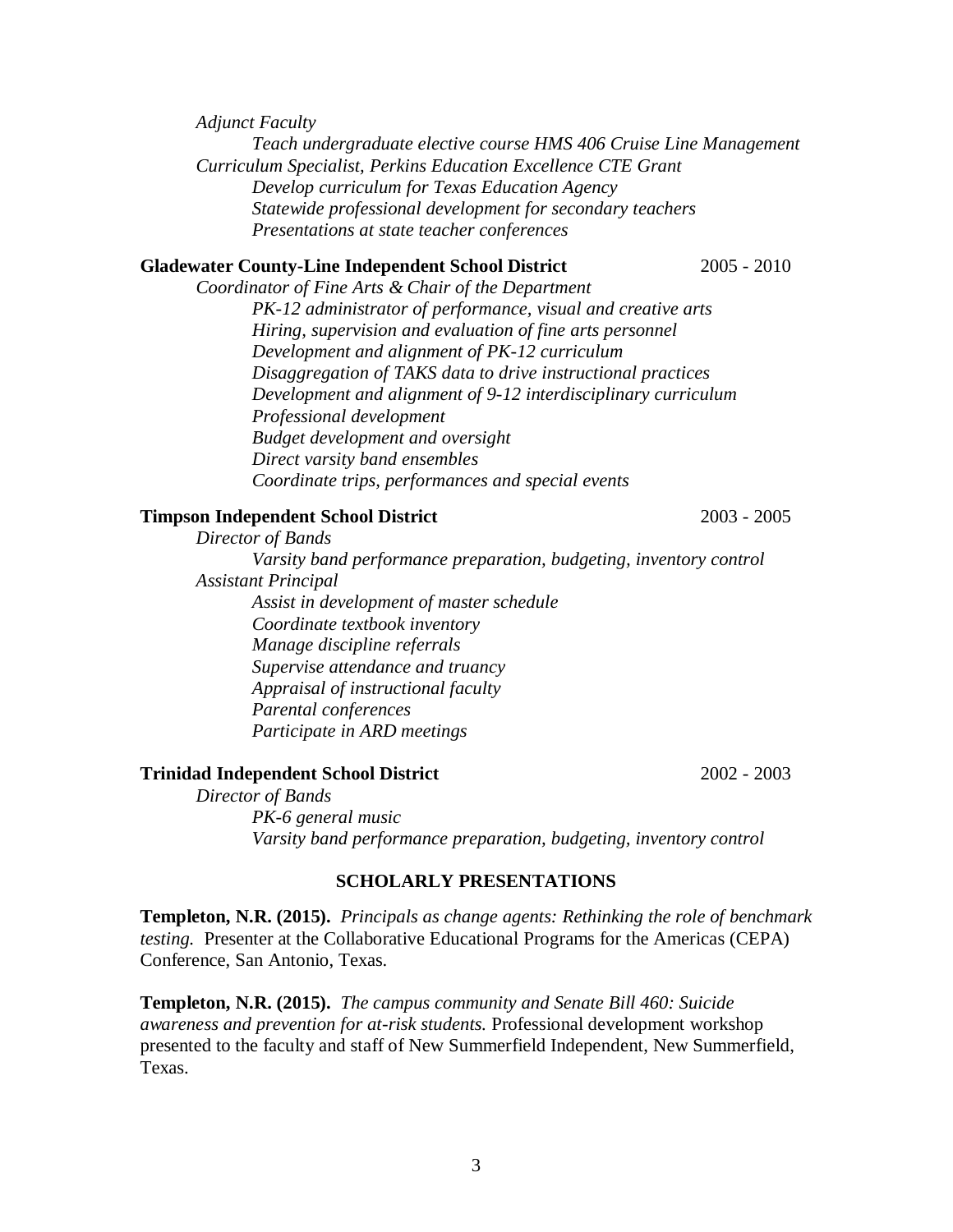**Templeton, N.R. (2015).** *The joy and art of teaching: Effectiveness through immersion.*  Professional development workshop presented to the faculty and staff of New Summerfield Independent, New Summerfield, Texas.

**Templeton, N.R. (2015).** *Informing the principalship: Computer adaptive testing and improved educational outcomes through targeted interventions*. Presenter at the National Council of Professors of Educational Administration (NCPEA) 69<sup>th</sup> Annual Conference, Washington, D.C.

**Templeton, N.R., & Curry, M. (2015).** *The campus principal and Senate Bill 460: Suicide awareness and prevention for at-risk students.* Presenter at the Texas Association of Secondary School Principals (TASSP) Annual Conference, Austin, Texas.

**Templeton, N.R. (2015).** *The mental health bill (SB 460) and implications for educators and practitioners.* Presenter at Mission Possible XX Taking Charge: Caring for Yourself and Others Conference. Stephen F. Austin State University, Nacogdoches, Texas.

**Templeton, N.R., Ballenger, J., Thompson, J.R. (2015).** *Examining the elements of online learning quality in a fully online doctoral program: A quantitative analysis*. Co-Presenter at Southwest Educational Research Association (SERA) 38<sup>th</sup> Annual Meeting, San Antonio, Texas.

**Templeton, N.R., Ballenger, J., & Hendricks, L. (2015).** *The campus principal and SB 460: Suicide awareness and prevention for at-risk students.* Co-presenter at the Texas Council of Professors of Educational Administration (TCPEA) Conference, Austin, Texas.

**Templeton, N.R. (2014).** *Mentoring: Impacting the millennial leader through jobembedded professional capital.* Presenter at the Collaborative Educational Programs for the Americas (CEPA) Conference, San Antonio, Texas.

**Ballenger, J., Templeton, N.R., Thompson, J.R., & Clark, J. (2014).** *Assessing quality elements in a higher education fully online doctoral program: Perceptions of faculty and doctoral students.* Presenter at the National Council of Professors of Educational Administration (NCPEA)  $68<sup>th</sup>$  Annual Conference, University of California – Channel Islands, Camarillo, California.

**Templeton, N.R. & Tremont, J.W. (2014).** *Sustainability: Creating a teacher-learner climate through mentoring.* Presenter at the Texas Association of Secondary School Principals (TASSP) Annual Conference, Austin, Texas.

**Templeton, N.R. (2014).** *Engaging transformational leadership to improve student outcomes in Texas.* Co-presenter at the Texas Council of Professors of Educational Administration (TCPEA) Conference, Austin, Texas.

**Templeton, N.R. (2013).** *After Brown: Reforming the principalship.* Presenter at the Collaborative Educational Programs for the Americas (CEPA) Conference, San Antonio, Texas.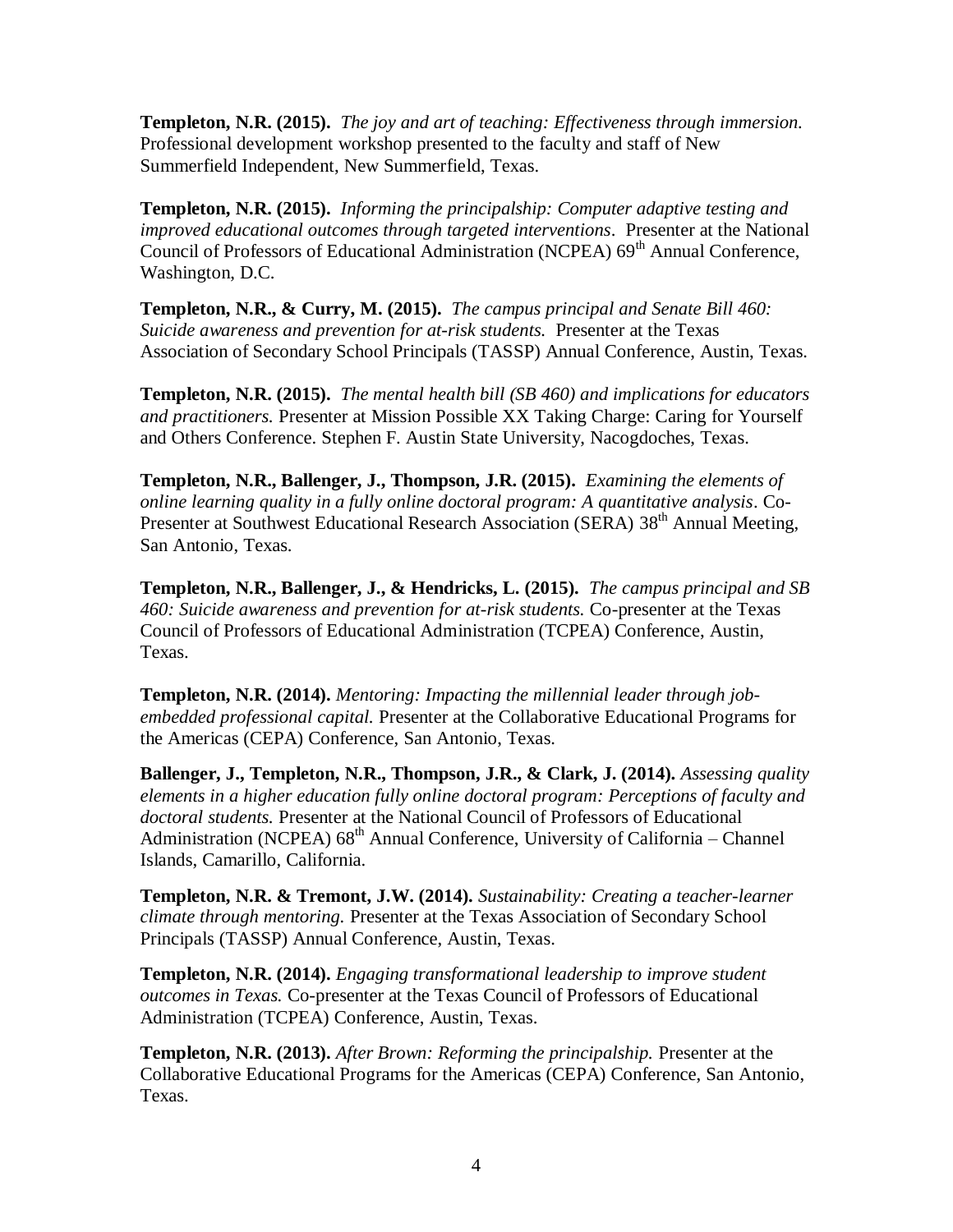**Templeton, N.R. (2013).** *Teaching transformational leadership to improve student outcomes.* Presenter at the National Council of Professors of Educational Administration (NCPEA)  $67<sup>th</sup>$  Annual Conference, Meadowlands, New Jersey.

**Templeton, N. R. (2013).** *The consequences of non-traditional faculty hires on educational administration programs.* Co-presenter at the Texas Council of Professors of Educational Administration (TCPEA) Conference, Austin, Texas.

**Templeton, M. (2012).** *Differentiated instruction and the lesson planning cycle.*  Professional development workshop presented to the faculty of Laneville Independent School District, Laneville, Texas.

**Templeton, M. (2011).** *Closing the gaps: The relationship between one instructional behavioral management tool and the academic performance of African American students as measured by performance on the Texas assessment of knowledge and skills test.* Selected Presenter for Hawaii International Conference on Education, Honolulu, Hawaii.

**Templeton, M. (2010).** *Writing lesson plans for CTE.* Presenter for New Career and Technical Education Teacher Conference, Texas Education Agency, CTE Division, Austin, Texas.

**Templeton, M. (2010).** *Principles of ethics and leadership*. Presenter for Human Sciences Professional Lecture Series, Stephen F. Austin State University, Nacogdoches, Texas.

**Templeton, M. (2010).** *It's good for you: Free career cluster resources.* Presenter for Family and Consumer Sciences Teacher Association of Texas State Convention, Dallas, Texas.

**Templeton, M. (2010).** *Family and consumer sciences curriculum development workshop for curriculum specialists*. Presenter for Texas Education Agency, CTE Division, Austin, Texas.

**Templeton, M. (2010).** *Middle school family and consumer sciences curriculum development workshop.* Presenter for Texas Education Agency, CTE Division, Austin, Texas.

**Templeton, M. (2009).** *African American achievement and the START on Time program: An overview of dissertation findings.* Presenter at the Texas Council of Professors of Educational Administration Conference, Houston, Texas.

**Templeton, M. (2009).** *Discipline in the secondary classroom: A precursor to achievement.* Professional development workshop presented to the faculty of Gladewater High School, Gladewater, Texas.

**Templeton, M. (2008).** *African American achievement and state-mandated testing.*  Teacher workshop presented to the faculty of Gladewater Independent School District, Gladewater, Texas.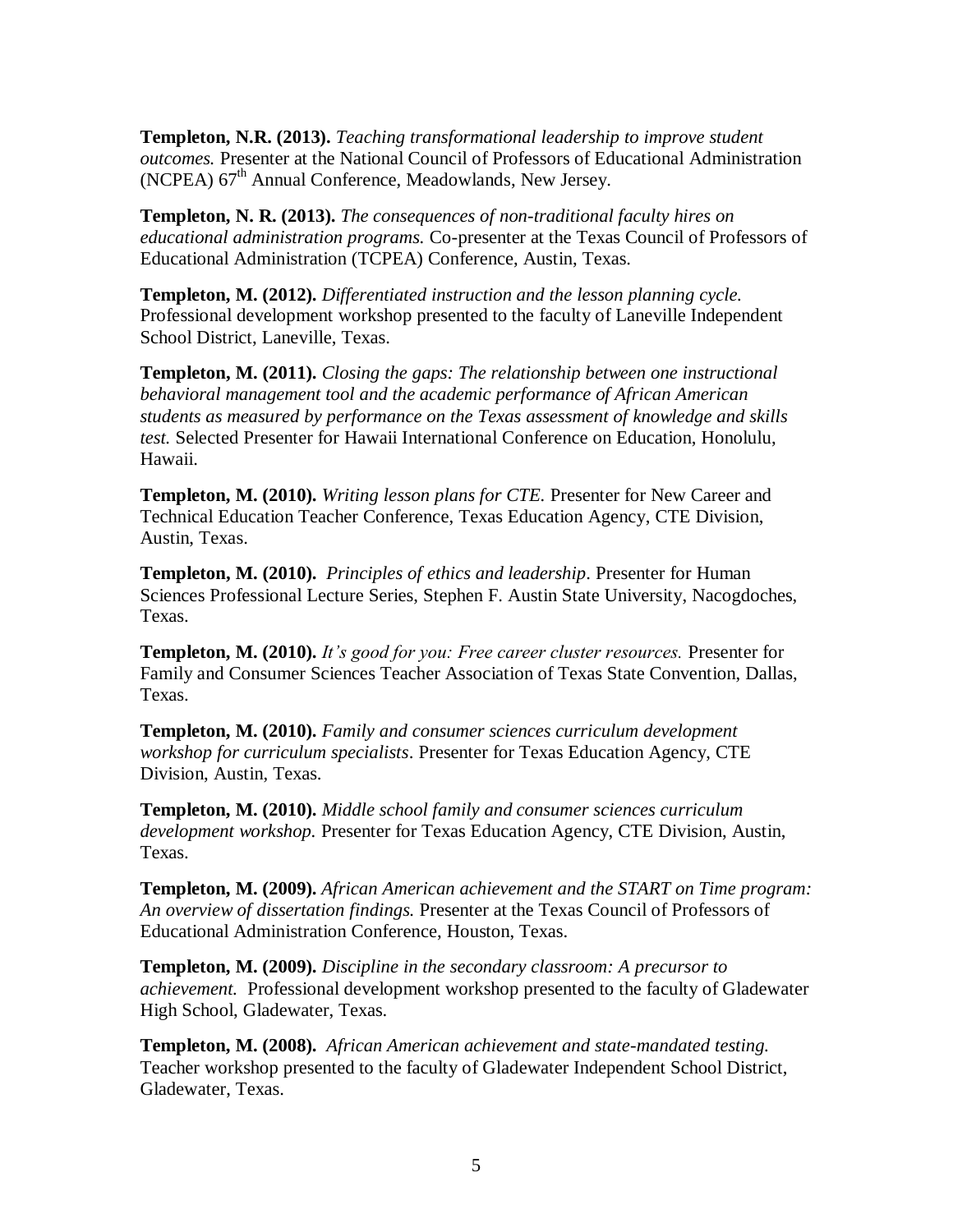**Templeton, M. (2008).** *The effects of positive and proactive discipline management strategies and the academic achievement of African American students as measured by performance on the State of Texas assessment instrument.* A review of preliminary research findings presented to the faculty of Gladewater High School, Gladewater, Texas.

**Templeton, M. (2006).** *A comparative analogy: secondary math and art instruction.*  Teacher workshop presented to secondary art teachers of Gladewater Independent School District, Gladewater, Texas.

**Templeton, M. (2006).** *Vertical alignment in the K-12 music classroom.* Teacher workshop presented to the music staff of Gladewater Independent School District, Gladewater, Texas.

**Templeton, M. (2006).** *Teaching the core and foundational TEKS in the fine arts classroom.* Teacher workshop presented to the staff of Gladewater Independent School District, Gladewater, Texas.

**Templeton, M. (2005).** *Vertical alignment and K-12 fine arts instruction.* Teacher workshop presented to the fine arts staff of Gladewater Independent School District, Gladewater, Texas.

**Templeton, M. (2004).** *Campus Disaster Preparation Plan.* Teacher workshop presented to the staff of Timpson Independent School District, Timpson, Texas.

## **REFEREED PUBLICATIONS**

- Rambo, P., Salazar, D., Wiersig, J., & Templeton, M. (2010). *Practicum coordination handbook for family and consumer sciences.* Austin, Texas: Texas Education Agency.
- Templeton, N.R. (2011). STARTing to improve African American Achievement*. Texas Study of Secondary Education*, *20*(2), 42-44.
- Templeton, N. (2011). Understanding social justice: *Improving the academic achievement of African American students. International Journal of Education Leadership Preparation*, 6(2).
- Templeton, N. (2012). [Review of the book *An administrator's guide to better teacher mentoring*, by W.L. Fibkins]. *Scholar-Practitioner Quarterly, 6*(1).
- Templeton, N. (2012). [Review of the book *American education: Building a common foundation, by William A. Owens and Leslie S. Kaplan].* Belmont, CA: Wadsworth, Cengage Learning.
- Brown, C., Borgemenke, A., & Templeton, N. (2013). The consequences of nontraditional faculty hires on educational administration programs. *International Journal of Creative Research, 7*(1).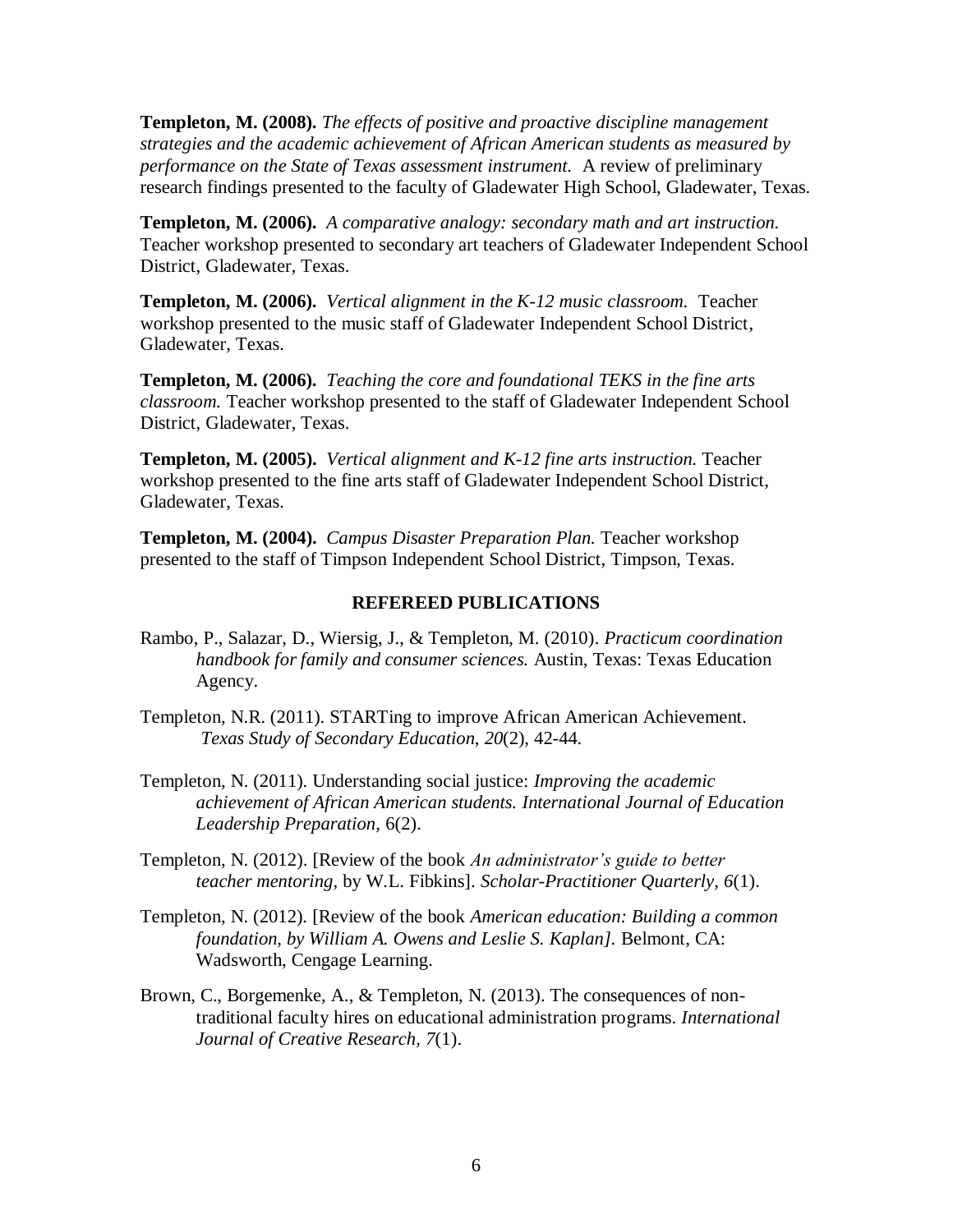- Thompson, J.R., Templeton, N., & Ballenger, J. (2013). School board presidents and superintendents' use of transformational leadership to improve student outcomes. *National Forum of Educational Administration and Supervision Journal*, *30*(4).
- Templeton, N. & Hendricks, L. (2014). K2: Implications of fake weed for school administrators. *Texas Study of Secondary Education, 23*(1), 40-42.
- Templeton, N. & Tremont, J.W. (2014). Applying business lessons to education: Mentoring as job-embedded professional development. *International Journal of Organizational Innovation, 6*(4).
- Templeton, N. & Tremont, J.W. (2014). Improving professional practice: Mentoring as job-embedded professional development. *Texas Study of Secondary Education, 23*(2), 24-26.
- Weiss, G., Templeton, N., & Thompson, J.R. (2014). Superintendent and school board relations: Impacting achievement through collaborative understanding of roles and responsibilities. *School Leadership Review, 9*(2), 12-21.
- Templeton, N., Hendricks, L., & Daugherty, J. (2014). The campus principal and Senate Bill 460: Suicide awareness and prevention for at-risk students. *Texas Study of Secondary Education, 23*(2).
- Templeton, N. (2015). Last in first out. In Sadeghi, L. & Callahan, K. (Eds.), *Educational Leadership in Action: A Casebook for Aspiring Leaders*. New York: Routledge/Taylor and Francis.
- Templeton, N. (in-press). [Review of the book *Completing your qualitative dissertation: A road map from beginning to end (3rd ed.), by Linda Dale Bloomberg and Marie F. Volpe].* Thousand Oaks, CA: Sage Publications.
- Ausbrooks, C., & Templeton, N. (2015). The organizational structure of government and its role in Texas public education. In Vornberg, J., Hickey, W., & Borgemenke A. (Eds.), *Texas Public School Organization and Administration: 2016.* Dubuque, IA: Kendall Hunt.
- Templeton, N. (2015). Reflections from the first year teaching online. In Vaughn, V., Miller, G., & Oliveras-Ortiz, Y. (Eds*.), Preparing Future Ready Education Leaders Through Globalized Online Learning.* Ypsilanti, MI: NCPEA Press.
- Kemp-Graham, K.Y., & Templeton, N. (2015). The discipline gap in Texas: An Exploratory analysis of the assignment of disciplinary consequences of Black students and White students in Texas who violated local school codes. Manuscript submitted for publication.
- Davenport, M., Thompson, J.R., & Templeton, N.R. (2015). The teaching of the code of ethics and standard practices for Texas educator preparation programs. *International Journal of Education Leadership Preparation, 11*(2).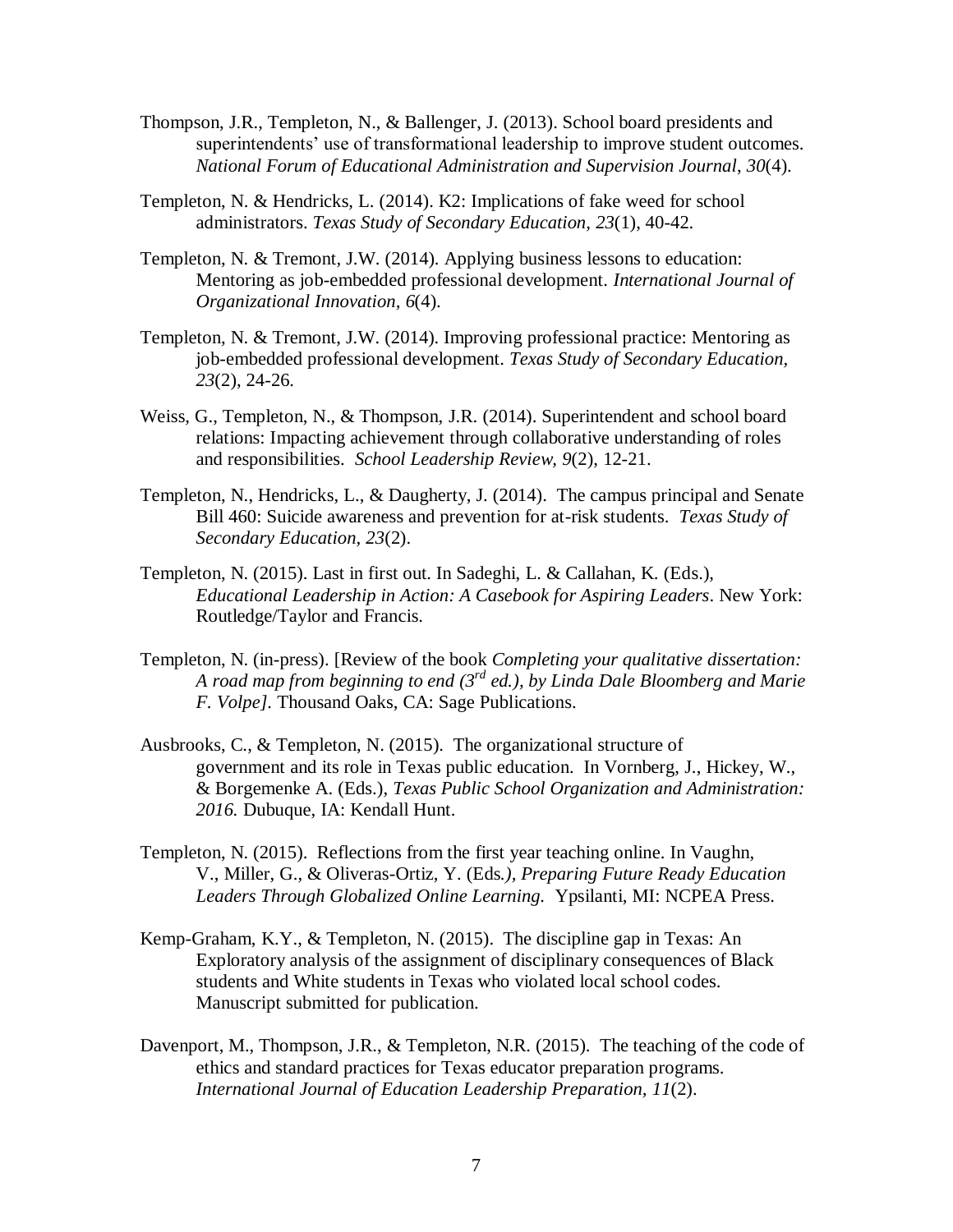Templeton, N.R., & Hendricks, L. The campus principal and community relations: Educating beyond the Jason Flatt Act and house bill 2186. Manuscript Submitted for Publication.

Templeton, N.R., Ballenger, J.N., & Thompson, J.R. (in-press). Examining the elements of online learning quality in a fully online doctoral program: A quantitative analysis. *Online Journal of Distance Learning Administration.* 

### **PROFESSIONAL LICENSURE**

Professional Certification PK-12 Music, Texas Education Agency

Administrator's Certification EC-12 Principal, Texas Education Agency

### **AWARDS**

**Professor of the Year (2015).** *Presented by the Hunt/Hopkins County African American*  Leadership Conference at the 3<sup>rd</sup> Annual Dan and Jalinna Jones Education Awards *Ceremony*. Texas A&M University Commerce, Sam Rayburn Memorial Student Center, February 22, 2015.

### **SERVICE**

#### **Grants**

- Martin, L., Olle, M., Wiersig, J., Templeton, M., Runnels, C., Gilbert, P., Newman, T., Bradley, C., Burr, B., & Saracino, M. (2010). Career and Technical Education State Leadership Project Grant. Texas Education Agency (\$300,000).
- Ballenger, J., Templeton, N., & Thompson, R. (2014). Assessing Quality Learning Environment and Experiences in a Higher Education Online Doctoral Program: Perceptions of Faculty and Doctoral students. Submitted to the Faculty Research Enhancement project, Texas A&M University, Commerce. (\$10,000). Grant was not approved. According to Dean Timothy Letzring, this grant submission counts for one article.

## **Peer Reviewer**

Peer Reviewer, *School Leadership Review*, 2010 -

Topic Area Reviewer, *Education Leadership Review*, 2010 - 2014

Peer Reviewer, *Texas Public School Organization and Administration* (13<sup>th</sup> ed.). 2011

Topic Area Reviewer, *International Journal of Education Leadership Preparation*, 2012- 2013

Peer Reviewer, *Texas Public School Organization and Administration* (14<sup>th</sup> ed.), 2013 Peer Reviewer, *Journal of School Leadership*, 2013 -

#### **Assistant/Associate Editor**

Assistant Editor, *The International Journal of Organizational Innovation*, 2010-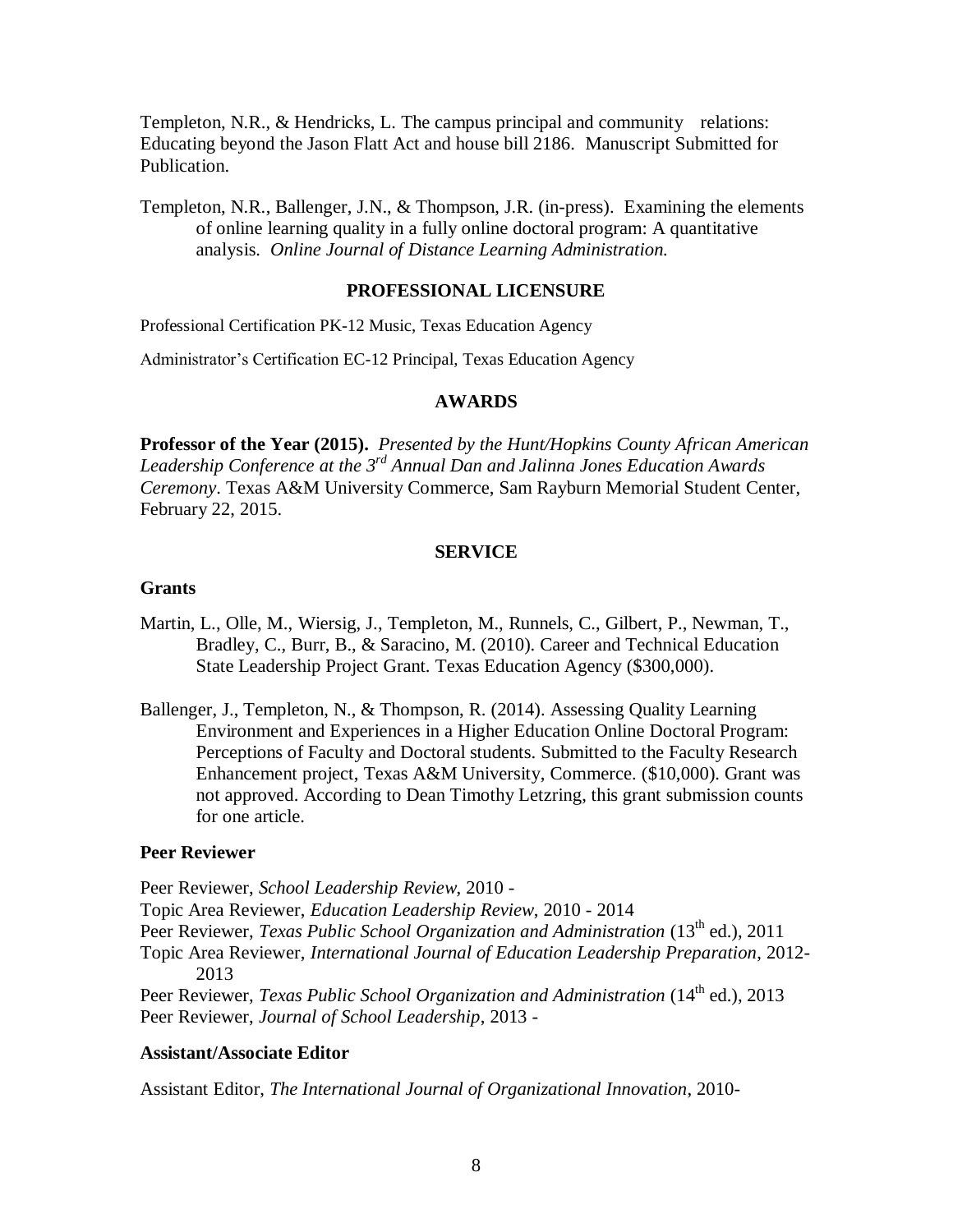Assistant Topic Editor, *International Journal for Education Law and Policy,* 2012-2014 Assistant Topic Area Editor, *International Journal of Education Leadership Preparation*, 2013-2014 Topic Area Editor, *International Journal of Education Leadership Preparation*, 2014 – Topic Area Editor, *Education Leadership Review*, 2014 - Editorial Review Board, *Journal of Bullying and Aggression,* 2014 -

## **Service to the Texas A&M University System**

Texas A&M University Chancellor's Summit on Teacher Education, Austin, Texas, Fall 2014

## **Service to Texas A&M University - Commerce**

E-Digication Taskforce, Center for Faculty Excellence and Innovation, 2015 - University Standing Committee: University Hearing/Appeals Board, 2015-2017 University Standing Committee: University Discipline Committee, 2014 - 2016 Athletic Advisory Council Academic Subcommittee, 2014 - 2016 Faculty Senate Academic Practices Committee, Department of Educational Leadership Faculty Representative, 2014 - 2015 Athletic Advisory Council Feasibility Subcommittee, Faculty Representative, 2014 – 2015

University Standing Committee: Athletic Advisory Council, 2013 - 2016 Graduate Council Dissertation Representative, 2013 – 2014; 2014 - 2015

## **Service to the College of Education & Human Services, Texas A&M University – Commerce**

College of Education and Human Services Dean's Virtual Advisory Committee, 2013 – 2014

College of Education and Human Services Faculty Representative, Center for Faculty Excellence and Innovation Digitation Taskforce, 2015 -

## **Service to the Department of Educational Leadership Texas A&M University – Commerce**

Faculty Trainer, Principal Certification 068 Exam Preparation Session, November, 2015 Faculty Trainer, Master's Program Orientation Session, September, 2015 Scholarship Committee, August, 2015 -

Co-Director, Meadows Principal Improvement Program, July, 2015 –

 Lead organizer, "Impacting Student Achievement by Integrating Transformational Emotional Intelligence," September 29, 2015

Faculty Trainer, Principal Certification 068 Exam Preparation Session, June, 2015 Master's Advisory Council Coordinator, Principal Preparation Program, 2015 - Faculty Trainer, Master's Program Orientation Session, February, 2015 Grader, Doctoral Comprehensive Examinations, 2013-2014; 2014 - 2015 Faculty Trainer, Master's Program Orientation Session, November, 2014 Faculty Trainer, Principal Certification 068 Exam Preparation Session, November, 2014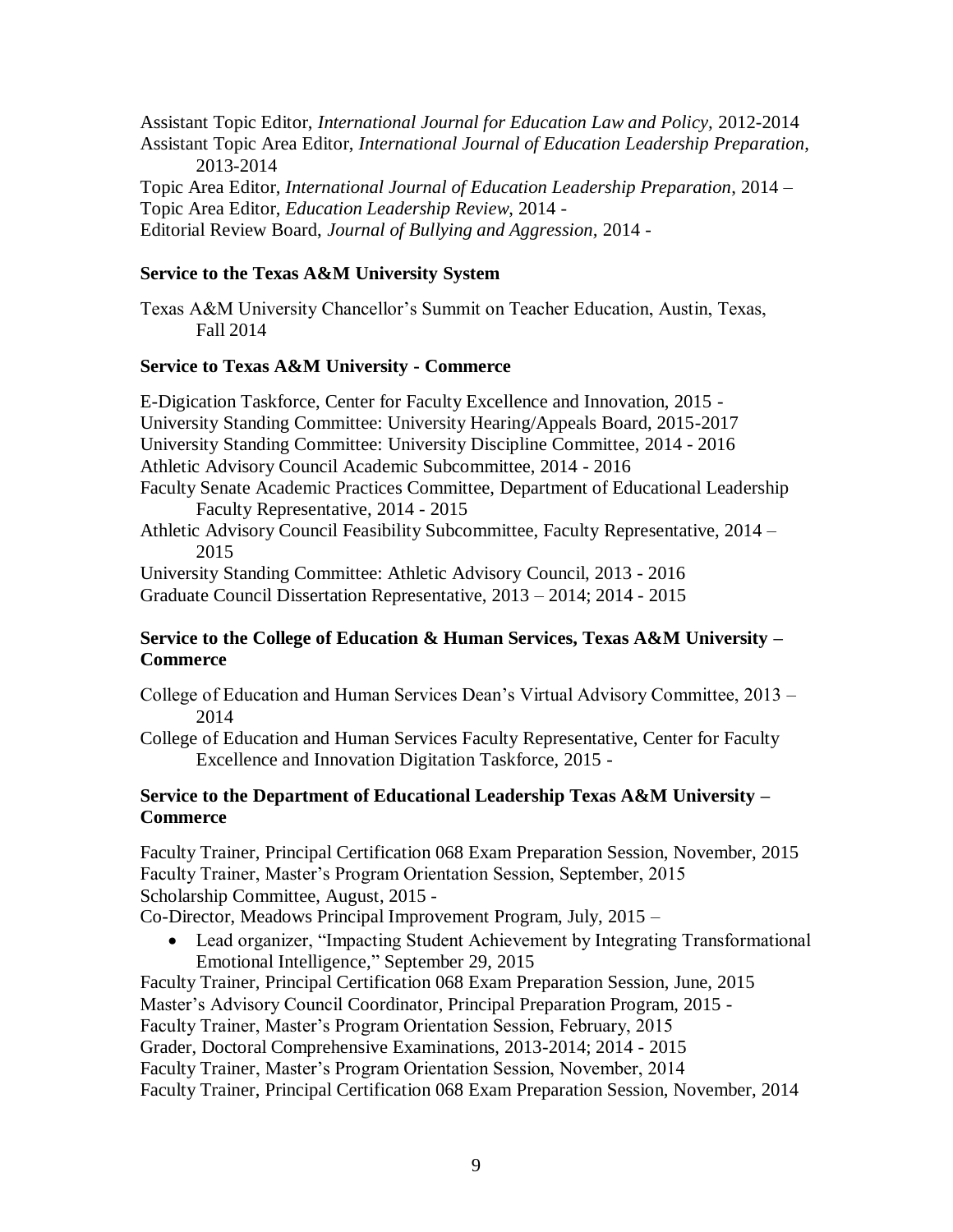Faculty Trainer, Principal Certification 068 Exam Preparation Session, October, 2014 Course Lead, EDAD 639 Educational Program Evaluation for School Leadership, 2014 - Program Advisor, Master's of Educational Administration, Spring 2013 – Fall 2014 Faculty Trainer, Principal Certification 068 Exam Preparation Session, February, 2013 Program Curriculum Advisor, Doctor of Educational Administration, 2012 - Course Lead, EDAD 595 Educational Research for Effective Teaching, 2012 -

## **Service to Stephen F. Austin State University**

Ad-Hoc Member, Curriculum Committee, School of Human Sciences, 2010-11 Ad-Hoc Member, Assessment Committee, School of Human Sciences, 2010-11 Organizational Advisor, Office of Multicultural Affairs, 2011- 2012 Assessment Coordinator, Office of Multicultural Affairs, 2011- 2012

## **Doctoral Dissertations Directed – Grand Canyon University**

Keith Davis, *Exploring the Influence of Gender on the Collaborative Relationship Between Lay Ecclesial Ministers and Permanent Deacons*, Grand Canyon University, 2012

## **Doctoral Committees – Grand Canyon University**

LaRhonda Stewart-Pears*, Differentiated Instruction: Determining Academic Benefits for Students in an Inclusion Setting, 2013*

## **Doctoral Dissertations Directed – Texas A&M University - Commerce**

Gamboa, David A., *Responding to the Needs of the Linguistically Different: A Phenomenological Investigation.*  Harvey, Jeff, TBA Lee, Jack D., TBA Nix, Sam, TBA Ogbonna, Samuel C., *A Quantitative Examination of the Relationship Between Leadership Practices, School Culture, and Student Achievement in Texas.* Sanders, Camesha R., TBA Sanders, Stephanie D., TBA Sasser, Leavetta J., *The Progress of Students With Disabilities in the General Education Classrooms: A Case Study of Inequality*. Smith, A., *Closing the Revolving Door: A Quantitative Analysis of the Discipline of First Year Teachers and the Impact on Learning.*  Thomas, Sondra K., TBA Villegas, Madelyn, TBA Ward, Nichole A., TBA Willis, Justin C., *An Investigation of the Influence of Leadership Styles on the Establishment and Sustainability of Professional Learning Communities in Rural East Texas Secondary Schools.*

### **Doctoral Committees – Texas A&M University - Commerce**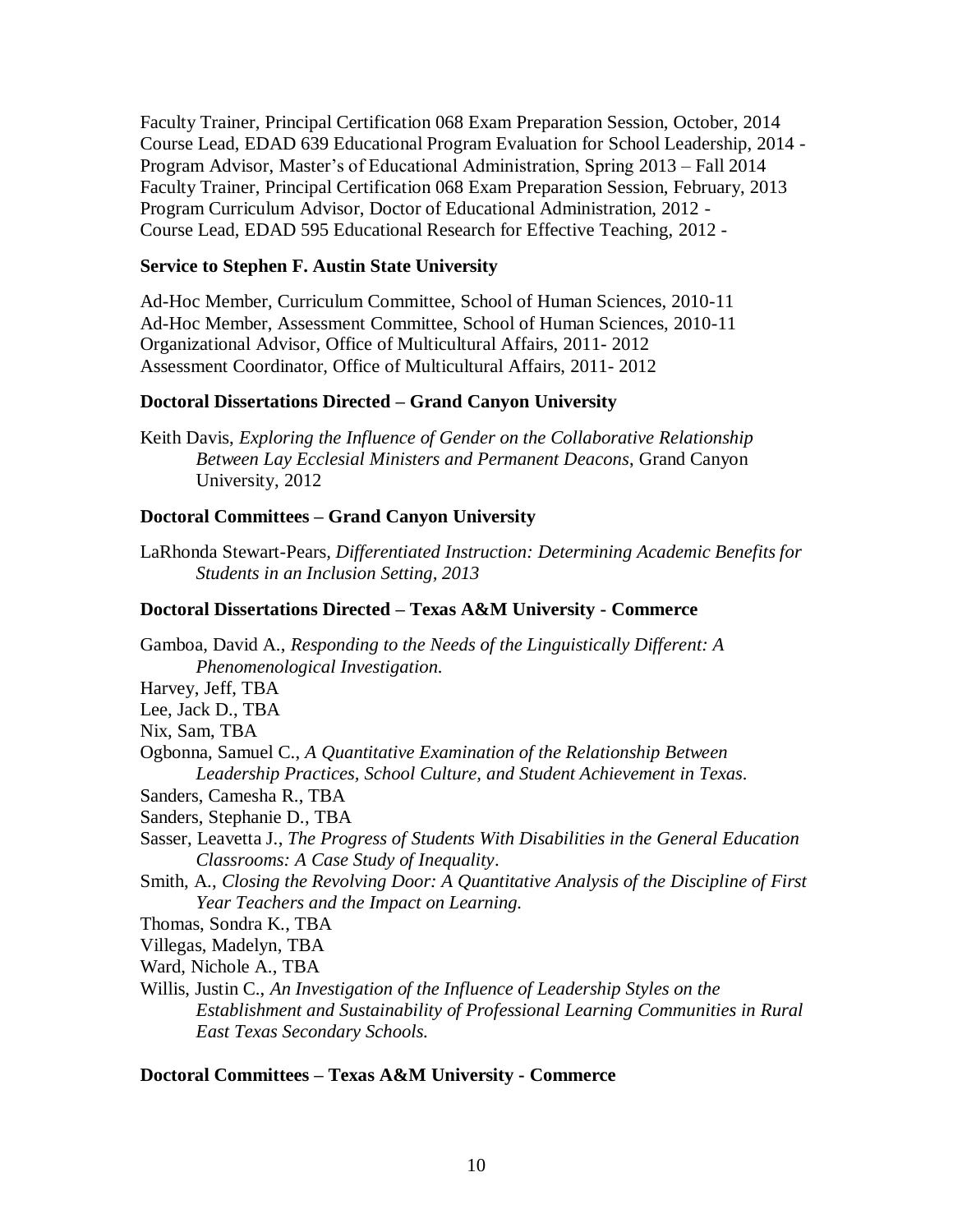Weiss, Gregg, *The Challenges, Conflicts and Effective Practices of Rural East Texas Superintendents: A Hermeneutic Phenomenological Study,* 2015 Davenport, Marvin A., *The Teaching of Ethics and Standard Practices for Texas Preparation Programs*, 2015 Ernest S. Uhr, *The Relationship between Endowment and Additional Financial Indicators At Independent Private Schools of the United States,* 2014 Julie Sheppard, *Common Core States Standards Implementation: Ready or Not,* 2013 William E. Leneveu, *Response to Intervention: Its Effect on Leadership and the Relationship Between Regular Education and Special Education,* 2013 Michelle Cline, *The Acts of Leadership in Effectively Implementing Technology in Texas School Districts, as Perceived by Campus Leaders*, 2013 RoShanda Jenkins, *Female Educational Leaders: Self Perceptions of Success in Balancing the Roles of Instructional Leader and Parent, 2013*

## **Community Service**

Board Member, The Longview Symphony Orchestra League, Longview, TX. 2009-2013

## **Advisory Councils**

Collaborative Educational Programs for the Americas (CEPA), 2015-2020 The McNeil Educational Foundation for Ecumenical Leadership, 2015-2017

## **Professional Organizations Service**

Awards Committee, Texas Council of Professors of Educational Administration, 2015 Session Chair, American Educational Research Association (AERA) Annual Meeting, 2015 Activities and Program Chair, Phi Delta Kappa International, Texas A&M University Commerce Chapter, 2014- Officer, Texas Association of Black Professionals in Higher Education (TABPHE), Texas A&M University Commerce Chapter, 2014- Publications Committee, National Council of Professors of Educational Administration (NCPEA), 2013 - Mentoring Committee, National Council of Professors of Educational Administration (NCPEA), 2013 -

Facilitator, Graduate Research Exchange, Texas Council of Professors of Educational Administration Fall Conference, 2012, 2013, 2014

Content Reviewer, American Educational Research Association (AERA) Conferences, 2011, 2012, 2013, 2015

Content Reviewer, NASPA Annual Conferences, 2006-2010

## **PROFESSIONAL DEVELOPMENT**

- Teacher Evaluation Support System (TTESS) Workshop, Region 7, Kilgore, Texas, Fall 2015
- Advancing Educational Leadership (AEL) Train the Trainer Workshop (TOT), Region 13, Austin, Texas, Fall 2015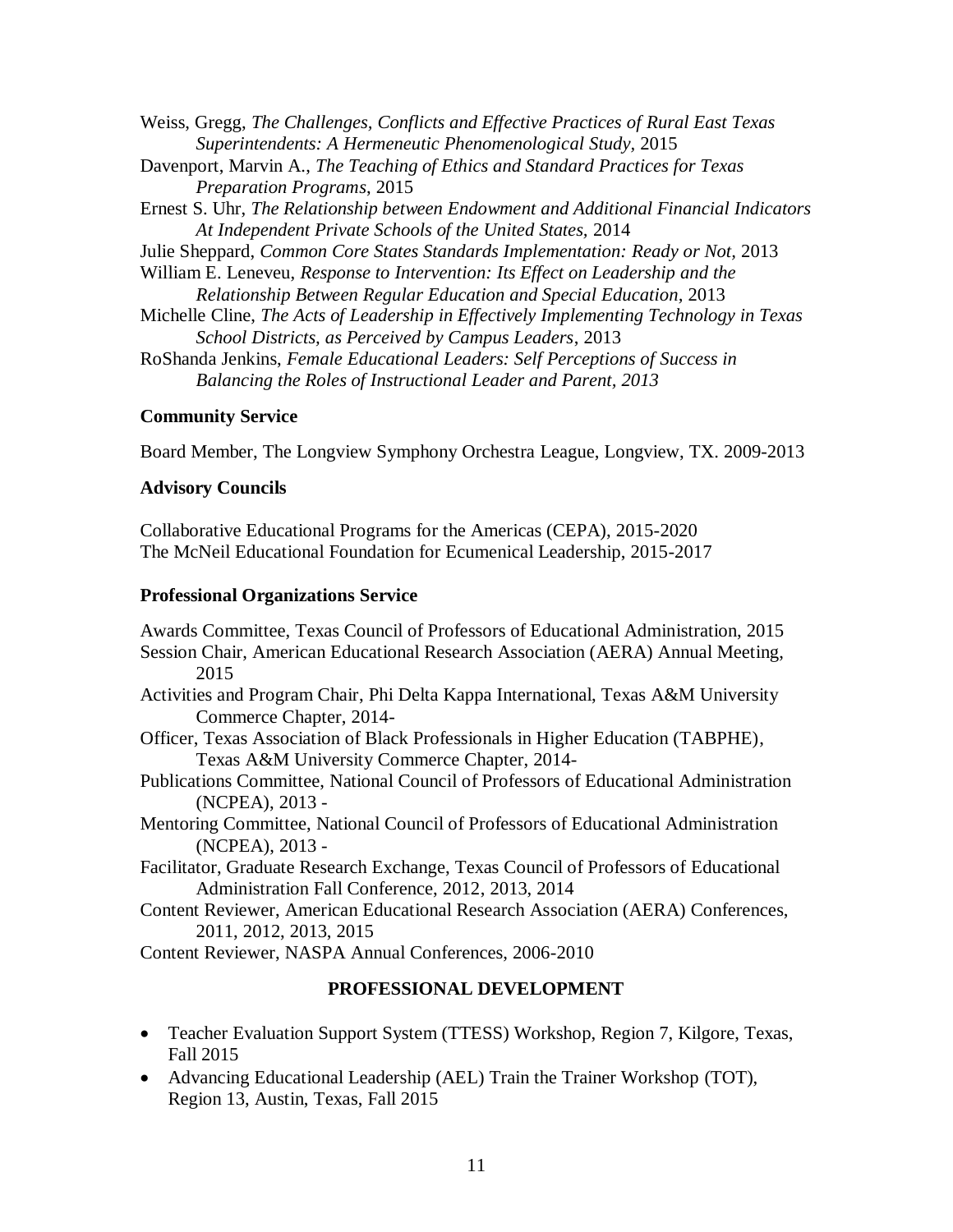- John Hoyle Leadership Education and Development (LEAD) Conference, Texas A&M University College Station, Summer 2015
- American Educational Research Association (AERA) Annual Meeting, Chicago, Illinois, Spring 2015
- "Meet, Greet, Critique" Junior Faculty Workshop, College of Education and Human Services, Texas A&M University Commerce, Spring 2015
- Southwest American Educational Research Association (SERA) 38<sup>th</sup> Annual Conference, San Antonio, Texas, Spring 2015
- Junior Faculty Seminar, TABPHE and the Office of Institutional Diversity and Inclusion, Texas A&M University – Commerce, Fall 2014
- Research Questions and Methodology Workshop, College of Education and Human Services, Texas A&M University Commerce, Fall 2014
- Collaborative Educational Programs for the Americas (CEPA) Leadership Conference, Fall 2014
- Research Methodology Workshop, College of Education and Human Services, Texas A&M University Commerce, Fall 2014
- Texas Association of School Administrators (TASA) Conference, Fall 2014
- Texas Council of Professors of Educational Administration, Fall 2014
- National Council of Professors of Educational Leadership (NCPEA)  $68<sup>th</sup>$  Annual Conference, Summer 2014
- Texas Association of Secondary School Principals (TASSP) Summer Conference, Summer 2014
- Texas Association of School Administrators (TASA) Midwinter Conference, Spring 2014
- Collaborative Educational Programs for the Americas (CEPA) Conference, Fall 2013
- National Council of Professors of Educational Leadership (NCPEA)  $67<sup>th</sup>$  Annual Conference, Summer 2013
- Texas Association of School Administrators (TASA) Midwinter Conference, Spring 2013
- Texas Council of Professors of Educational Administration, Spring 2013
- PDAS for Principals, Education Service Center Region 7, Spring 2013
- Instructional Leadership Development, Education Service Center Region 10, Fall 2012
- Texas Association of School Administrators (TASA) Conference, Fall 2012
- Texas Council of Professors of Educational Administration, Fall 2012
- Principal's Academy, Texas Association of Secondary School Principals, Trinity University, Summer 2012
- American Educational Research Association Annual Meeting, Winter 2012
- Texas Association of Black Professionals in Higher Education, Winter 2012
- Texas Council of Professors of Educational Administration, Winter 2011
- Principal Practicum Training for Supervisors, LeTourneau University, Spring 2011
- Mentoring Mosaic, National Council of Professors of Educational Administration (NCPEA), Fall 2010 – Spring 2011
- Faculty Development Workshop, LeTourneau University, Fall 2010
- TAKS=2, Center for Development in Fine Arts, Austin, TX. 2005